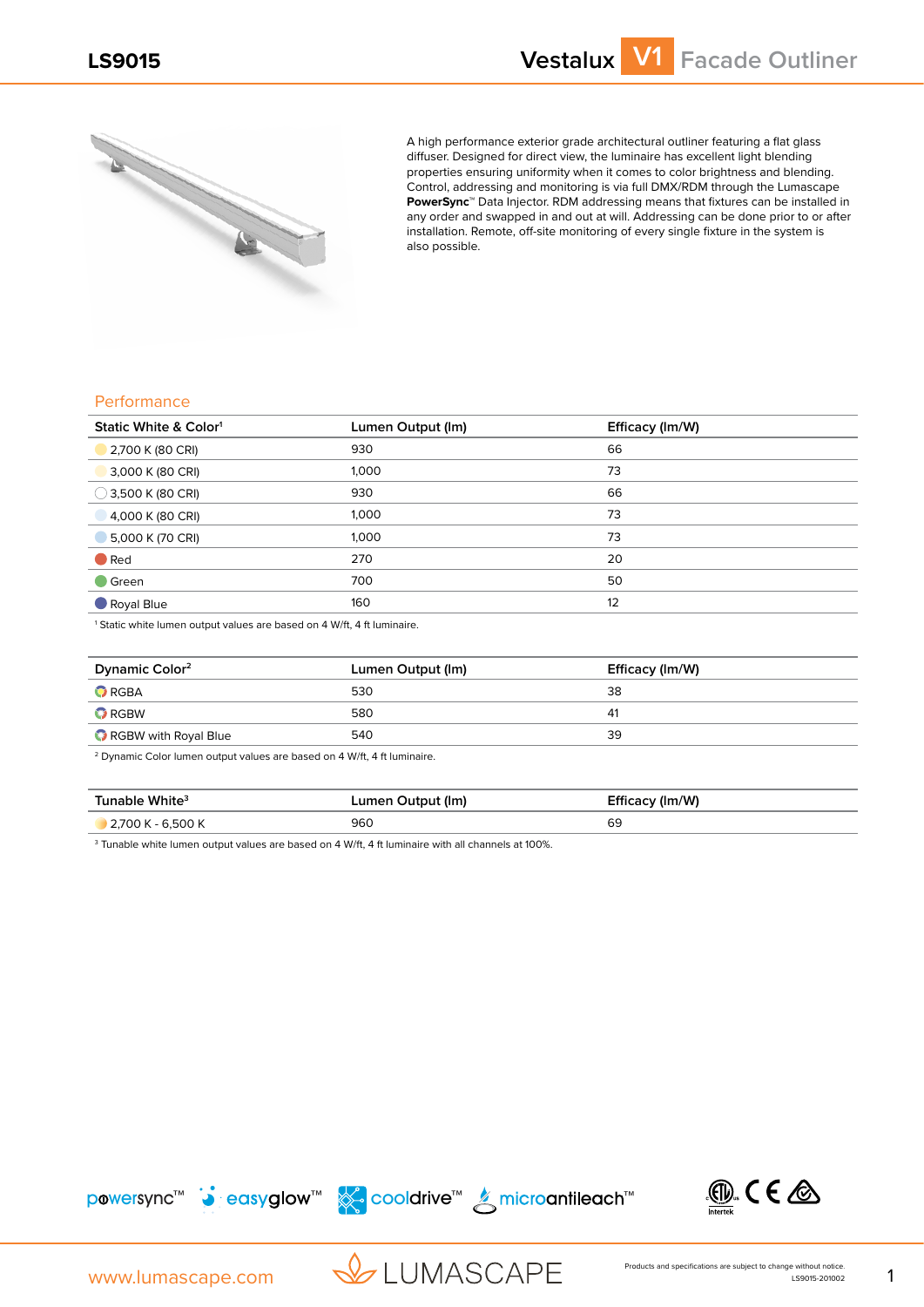# **Vestalux V1 Facade Outliner LS9015**

# **Electrical**

| <b>LED Power</b>          | 4 W/ft                                                               |  |
|---------------------------|----------------------------------------------------------------------|--|
| <b>Power Consumption</b>  | ≤5 W/ft                                                              |  |
| Lifetime (L70)            | >60,000 hrs (B10, L70, TM21)                                         |  |
| <b>Input Voltage</b>      | Low Voltage 30-48 Vdc                                                |  |
| <b>Thermal Management</b> | <b>CoolDrive</b> <sup>™</sup> onboard thermal monitoring and control |  |

## **Control**

| <b>Interface</b>          | Lumascape <b>PowerSync</b> <sup>™</sup>                                                              |
|---------------------------|------------------------------------------------------------------------------------------------------|
| Protocols <sup>1</sup>    | DMX/RDM, Artnet, PWM <sup>2</sup> , 0-10 V (sink or source) <sup>2</sup>                             |
| <b>PWM Frequency</b>      | 1.6 kHz flicker-free dimming to 0.1%                                                                 |
| <b>Control Resolution</b> | 25 mm (1.0"), 75 mm (3.0"), 150 mm (6.0"), 300 mm (12.0") and full luminaire<br>Configurable via RDM |
| <b>Systems</b>            | Range of third-party controllers                                                                     |

1 Some protocols require additional hardware. For more information and other available protocols contact Lumascape.

2 Not available for color-changing or tunable white.

## Physical

| Housing                              | Marine-grade extruded aluminum with tempered glass lens                                                                              |  |  |  |
|--------------------------------------|--------------------------------------------------------------------------------------------------------------------------------------|--|--|--|
| Finish                               | Silver Anodised aluminum or superior 9-step powder-coating process, including<br>marine-grade epoxy undercoat and polyester top coat |  |  |  |
| <b>Installation</b>                  | Surface-mounted                                                                                                                      |  |  |  |
| <b>Adjustable</b>                    | A range of mounting options available                                                                                                |  |  |  |
| <b>Ambient Operating Temperature</b> | -40 °F to 122 °F (-40 °C to 50 °C)                                                                                                   |  |  |  |
| <b>Surface Temperature</b>           | 95 °F (35 °C)                                                                                                                        |  |  |  |
| Weight                               | 4.2 lbs (1.9 kg) for 4 ft section                                                                                                    |  |  |  |
| <b>Effective Projected Area</b>      | 0.6 ft <sup>2</sup> (509 cm <sup>2</sup> ) for 4 ft section                                                                          |  |  |  |

## Certification & Compliance

| <b>IP Rating</b> | IP66 / IP67 (IP68 tested)   |
|------------------|-----------------------------|
| <b>IK Rating</b> | IK6.                        |
| Environment      | Dry, Damp, Wet locations    |
| Certifications   | ETL, CE, RCM, CCC (Pending) |

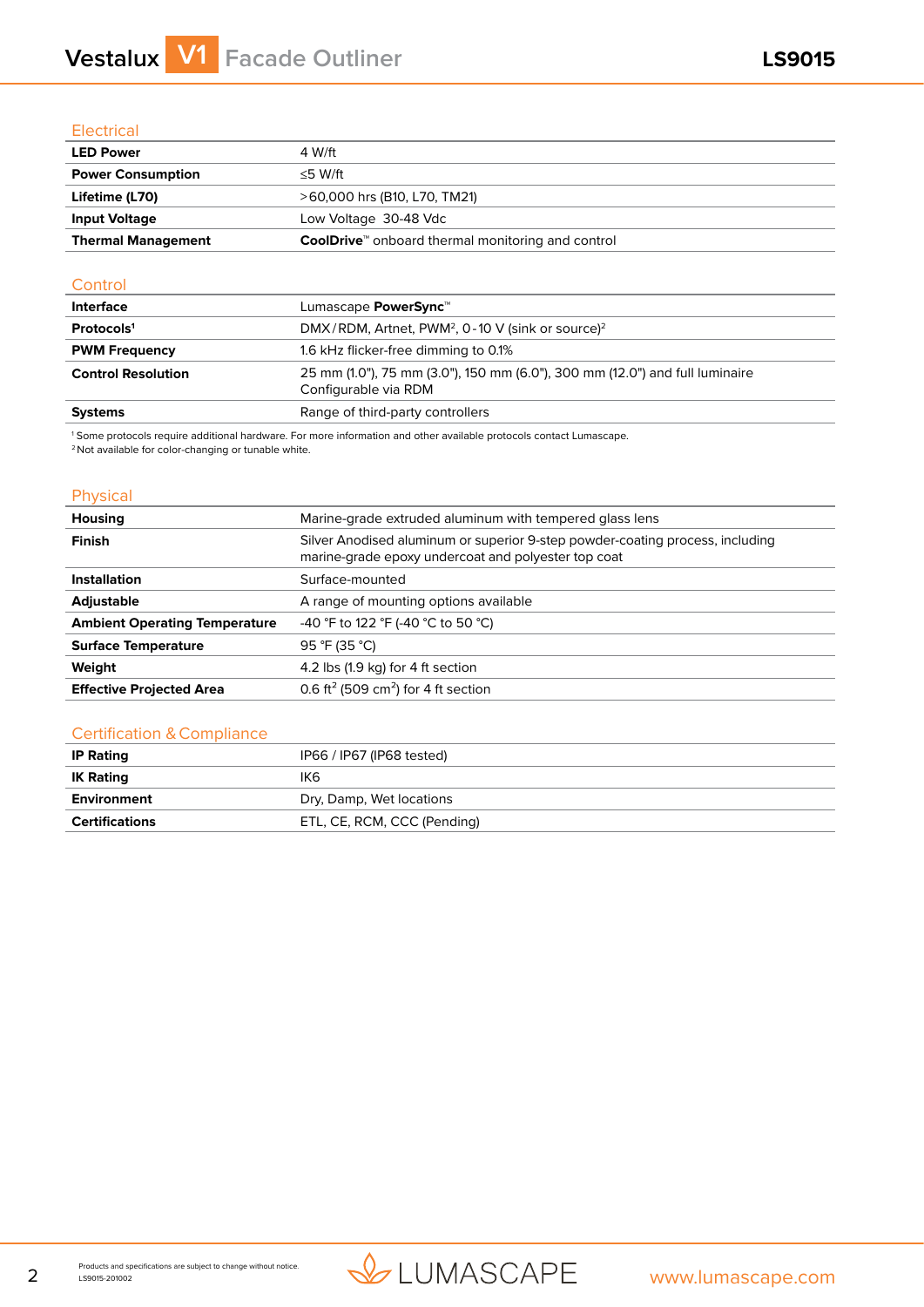# Dimensions



Luminaire Rotation



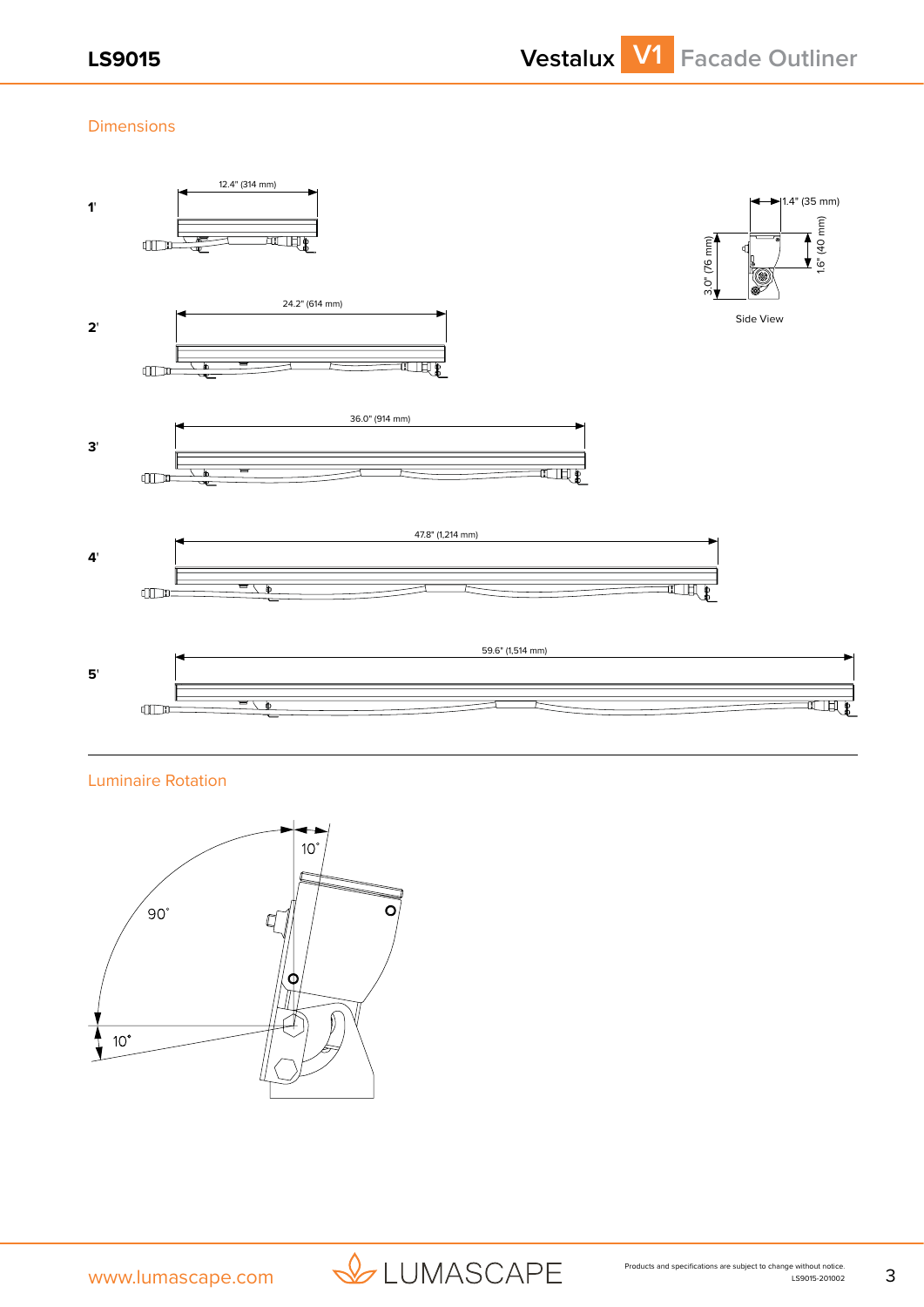# Specification Matrix



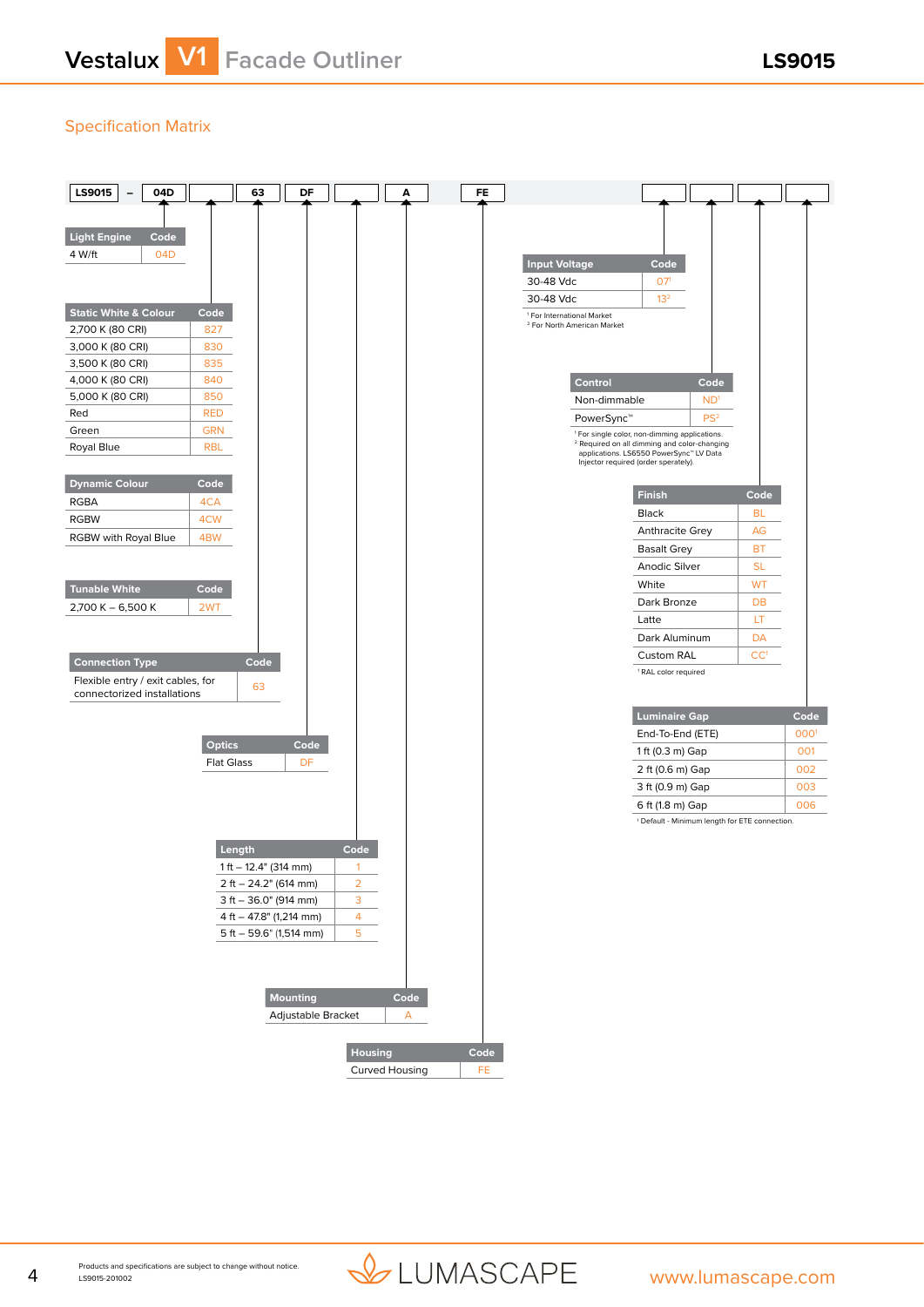## **Network Topology** – Low Voltage PowerSync™



## Up to 24 luminaires per 48V PowerSync™ circuit / LS6550 Low Voltage PowerSync™ Data Injector

| Maximum Circuit Loading - Single Run             |                                |                                                |       |       |       |       |  |  |  |
|--------------------------------------------------|--------------------------------|------------------------------------------------|-------|-------|-------|-------|--|--|--|
| Max Leader Cable Length from<br><b>LED Power</b> |                                | Feet of Linear luminaire per 48 V Power Supply |       |       |       |       |  |  |  |
|                                                  | LS6550 to first fitting        | 120 W                                          | 240 W | 320 W | 480 W | 600 W |  |  |  |
|                                                  | 15 m / 50 ft                   | 20                                             | 44    | 56    | 80    | 96    |  |  |  |
| 4 W/ft                                           | $30 \text{ m} / 98 \text{ ft}$ | 20                                             | 44    | 56    | 76    | 88    |  |  |  |
|                                                  | 50 m / 164 ft                  | 20                                             | 40    | 52    | 64    | 72    |  |  |  |

Values in the above table show the maximum circuit loading per 48V circuit.<br>Values are based on end to end spacing (ETE). Extended fixture cables, inclusion of jumper cables, or longer leader cable will effect loading.<br>Cir



#### Control Resolution

|                     | <b>DMX Channel Allocation</b> |      |     |     |                                              |     |      |     |      |     |     |                 |        |      |     |
|---------------------|-------------------------------|------|-----|-----|----------------------------------------------|-----|------|-----|------|-----|-----|-----------------|--------|------|-----|
| <b>RGBA / RGBW</b>  |                               |      |     |     | <b>Single Colour</b><br><b>Tunable White</b> |     |      |     |      |     |     |                 |        |      |     |
| <b>Pixel Size</b>   | 1ft                           | 2 ft | 3ft | 4ft | 5 ft                                         | 1ft | 2 ft | 3ft | 4 ft | 5ft | 1ft | 2 <sub>ft</sub> | 3ft    | 4 ft | 5ft |
| <b>Full Fixture</b> | 4                             | 4    | 4   | 4   | 4                                            |     |      |     |      |     | 2   | 2               | ∍<br>∠ | 2    | 2   |
| 12.0" / 300 mm      | 4                             | 8    | 12  | 16  | 20                                           |     | ∍    | 3   | 4    | 5   | っ   | 4               | 6      | 8    | 10  |
| $6.0$ " / 150 mm    | 8                             | 16   | 24  | 32  | 40                                           | 2   | 4    | 6   | 8    | 10  | 4   | 8               | 12     | 16   | 20  |
| $3.0$ " / 75 mm     | 16                            | 32   | 48  | 64  | 80                                           | 4   | 8    | 12  | 16   | 20  | 8   | 16              | 24     | 32   | 40  |
| $1.0" / 25$ mm      | 48                            | 96   | 144 | 192 | 240                                          | 12  | 24   | 36  | 48   | 60  | 24  | 48              | 72     | 96   | 120 |

Extra channels required when enabling optional Advanced Control Modes.<br>• Variable Dimming Smoothness Mode - requires 1 extra channel per luminaire<br>• Variable Dimming Smoothness + Strobe Mode - requires 3 extra channe

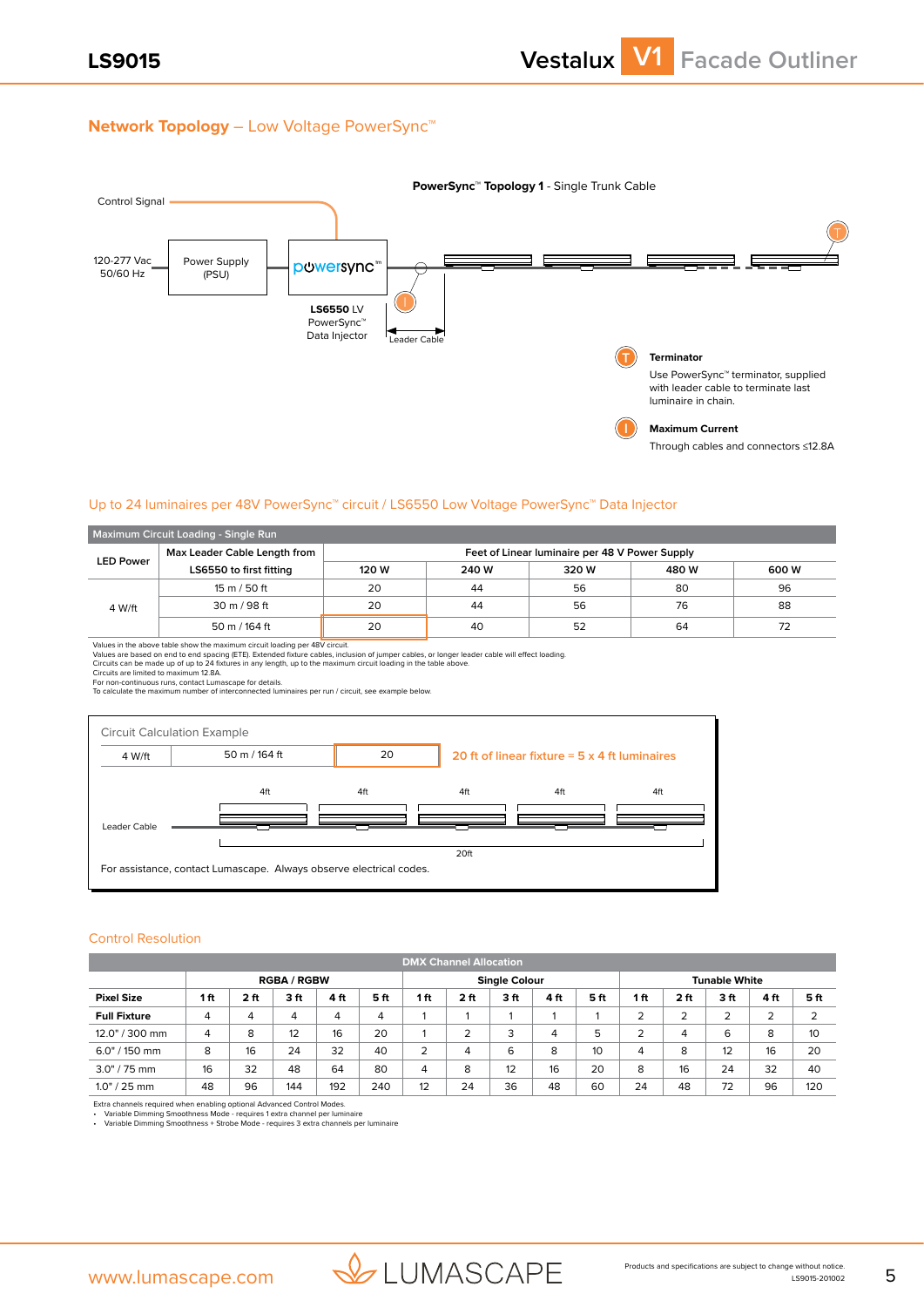# PowerSync™ Connectorized Accessories

#### **Leader Cables – PowerSync™ Low Voltage (For Connection Type 63 or 67 Only)**

3-core 16 AWG / 1.5mm<sup>2</sup> for use in CE/CCC and UL installations. Compatible with all uminaires with Type 63 or 67 connectorized supply cable options. Supplied fitted with an IP68 connector for pairing with the first connectorized luminaire in a Powersync™4, Low Voltage circuit. Comes complete with a matching End of Circuit, Powersync™4, low voltage terminator plug.





## **Jumper Cables – PowerSync™ Low Voltage (For Connection Type 63 or 67 Only)**

3-core 16 AWG / 1.5 mm² for use in CE/CCC and UL installations. Compatible with all Luminaires with Type 63 or 67 connectorized supply cable options. Supplied fitted with an IP68 connectors for joining between connectorized luminaires in a Powersync™4, low voltage circuit.